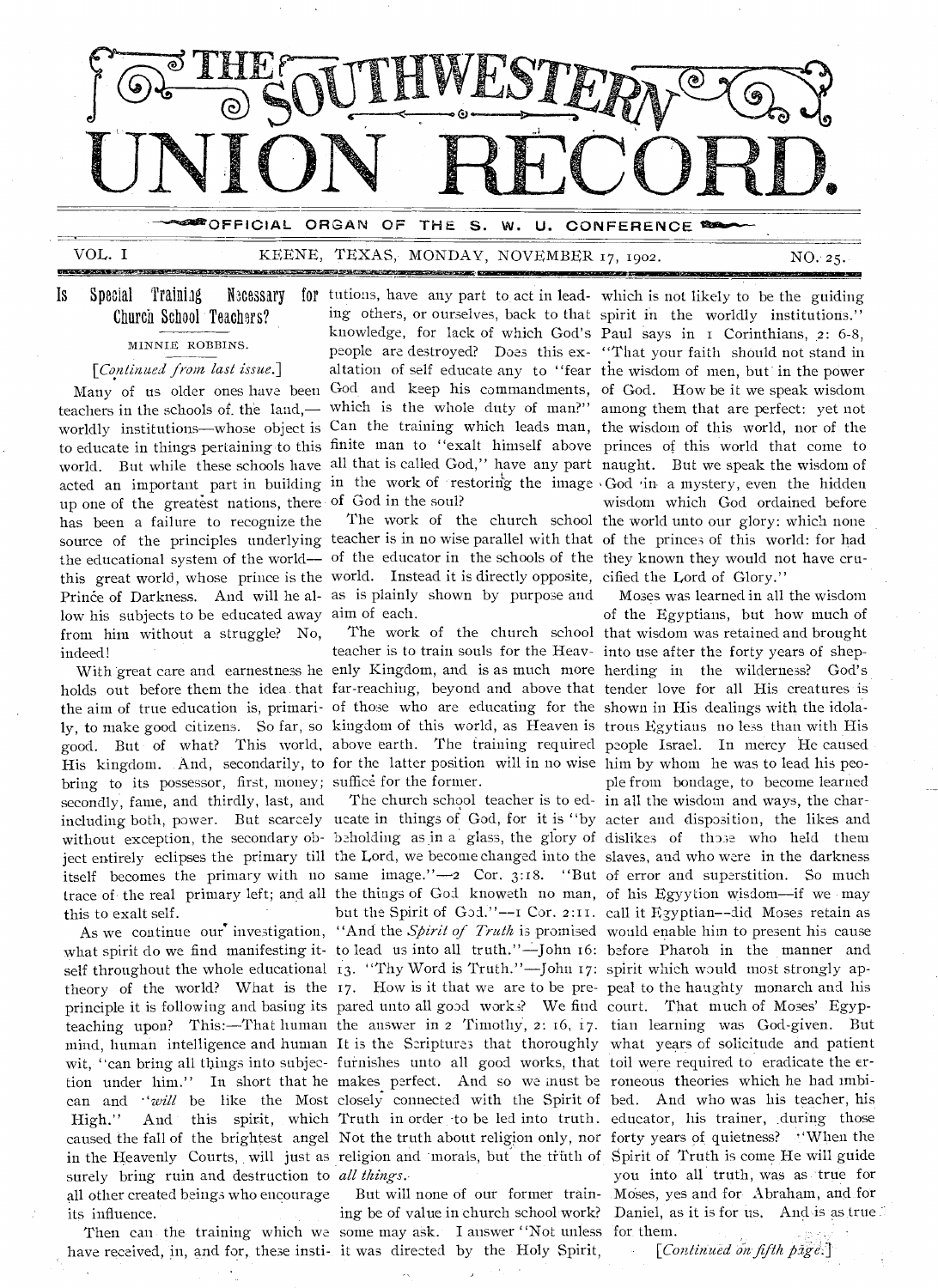#### SOUTHWESTERN UNION RECORD.

## arkansas Department.

### ITEMS OF INTEREST.

churches as was voted at their recent ders; value, \$24.50; helps, \$17.50. business meeting, so he would like the addresses of all such. The members have all scattered and the Searcy church will soon be one of the past. Brother Lyles, also, writes that he went out one-half day and took five offerings, so reports the mission board, them to come back and live with her orders for Christ's "Object Lessons." May others take courage and follow his example. He is trying to arrange half cents a week for each individual; help instead of a hindrance to their his work so as to canvass for the small books by the holidays.

A CORRECTION.-A mistake in last doing that work.

THE "SENTINEL."—By the time this article reaches print, a letter will have been sent to all the isolated, and the church elders for the churches from this office, in behalf of getting the "Sentinel" before the Legislature. It was stated in last week's issue that it would cost in the neighborhood of forty dollars, but we find that it would double that sum, for there are between one hundred and thirty-five and one hundred and forty members. We see the advisability of sending a copy of it to their homes before the Legislature convenes; that would cost in the neighborhood of twenty-five dollars. Now, we are not able fo do this; we can not conscientiously draw the money from the Tract Society or Conference for it; hence we appeal to the brethren and sisters to send in a donation for this purpose. As has been stated, vigorous efforts are being made to get the Sunday laws passed, you all know what that means. Now, we want to get several copies of the "Sentinel," before this body so that they may act intelligently when this bill is introduced; but we can not do this without your help, so we trust that you will see the importance of this; and please send all donations for this fund to the Arkansas Tract, Society, Springda'e, Arkansas.

BROTHER J. A. Lyles, of West ble Readings. W. L. Cupit, 2I hours; them not to take them. The sisters Point, Arkansas, would like to give 7 orders; 18 exhibits; value, \$14.00; had rented a room from a lady who the absent members of the Searcy helps, \$3.00; Bible Readings. To-was a member of one of the churches, church, letters of transfer to other tals:-3 canvassers; 82 hours; 61 or- and through the influence of the min-CANVASSERS' REPORT.  $-V$ . B. influence to hinder the work. They Watts, 33 hours; 49 orders; Great spoke against them publicly, and even Controversy; helps, \$11.00. J. M. went from house to house and warned Baker, 28 hours; 5 orders; 28 exhi-their people not to order any of the bits; value, \$10.50; helps, \$2.75; Bi- books, and if they had ordered any of

### MISSIONARY OFFERINGS.

week's issue of this paper, made us missionary work will be further ad-these people really did believe. One week's liste of this paper, made to ing Brother J. J. Robinson's orders liberal, self-denying, self-sacrificing the book, "I have heard of your book that he took the early part of last spirit is manifested for the prosperity and I will take one in the best bindthat he cook the early part of fact 1.<br>
summer. Brother J. P. Wagner is of foreign misssions. He says fur-ing." They anticipated trouble when have increased many fold, and yet we again. They found that the work scarcely average more than two and a the preachers had done was really a so that there is still room for improve-work, for it had aroused a curiosity ment. The Lord has told us through in the minds of the people to know the Spirit of Prophecy that the home what there was in this hook, and what ther that we have not discerned that the time came to deliver the book; in helping to advance the work in for-but in this they were happily disapeign fields, we would be helping the pointed, for they delivered every book work at home. So one way to share but one. This incident shows that in this glorious work is to provide the enemy is active. This impresses liberally for its rapid extension to all upon us the fact that we should work parts of the world. Within the last while the day lasts, for the night is few weeks, envelopes have been sent soon coming when no man can work; out to all our churches, and we trust also, brings to mind the truth of the that they will make use of them, following testimony found in volume adopting the ten-cents a week plan, or  $6:$ —"There is special power in the less, if they can not afford ten cents. presentation of the truth at the pres-Give something to utilize the enve-ent time; but how long will it conlopes each week, and thus have a part tinue? Only a little while. If there in carrying the gospel to distant lands. souls, one passes into eternity at every given. Decided efforts should be without hope! And while we are time prominently before the people." praying for laborers to be sent forth, we should support our prayers by liberally giving.of our means to help support the laborers, "for the laborer is worthy of his hire."

#### AM I DOING ALL I CAN?

the truth, but for the truth," in earnest. is illustrated by the experience of two sisters canvassing in an Eastern town. The ministers of the place soon learned that the sisters were selling Adventist literature in their town,

SINCE the envelope system has work. The lady referred to was soon<br>been established, the weekly ashamed of her course, and asked<br>offerings so reports the mission board them to come back and live with her been established, the weekly ashamed of her course, and asked Four hundred millions of benighted the time for the last warning to be tick of your watch without God and made to bring the message for this HAT men "can do nothing against wake up and act as though they were ister, she refused to allow them to occupy the room any longer, so they had to move. But they found another room and went right ahead with the ever was a crisis it is now. Now is God calls for whole-hearted consecration, not weak-kneed kind of service which allows a man to get discouraged and go home every time he meets some difficulty, or has a book left on his hands. It is time for those to whom God has entrusted the work of giving His message to the world to



and four protestant ministers and one be better spared from home than dur-Catholic priest used their combined ing the rainy season. Many boys NOW that the fall work is near-<br>ing completion, the boys can<br>as better aparel from the settled that OW that the fall work is near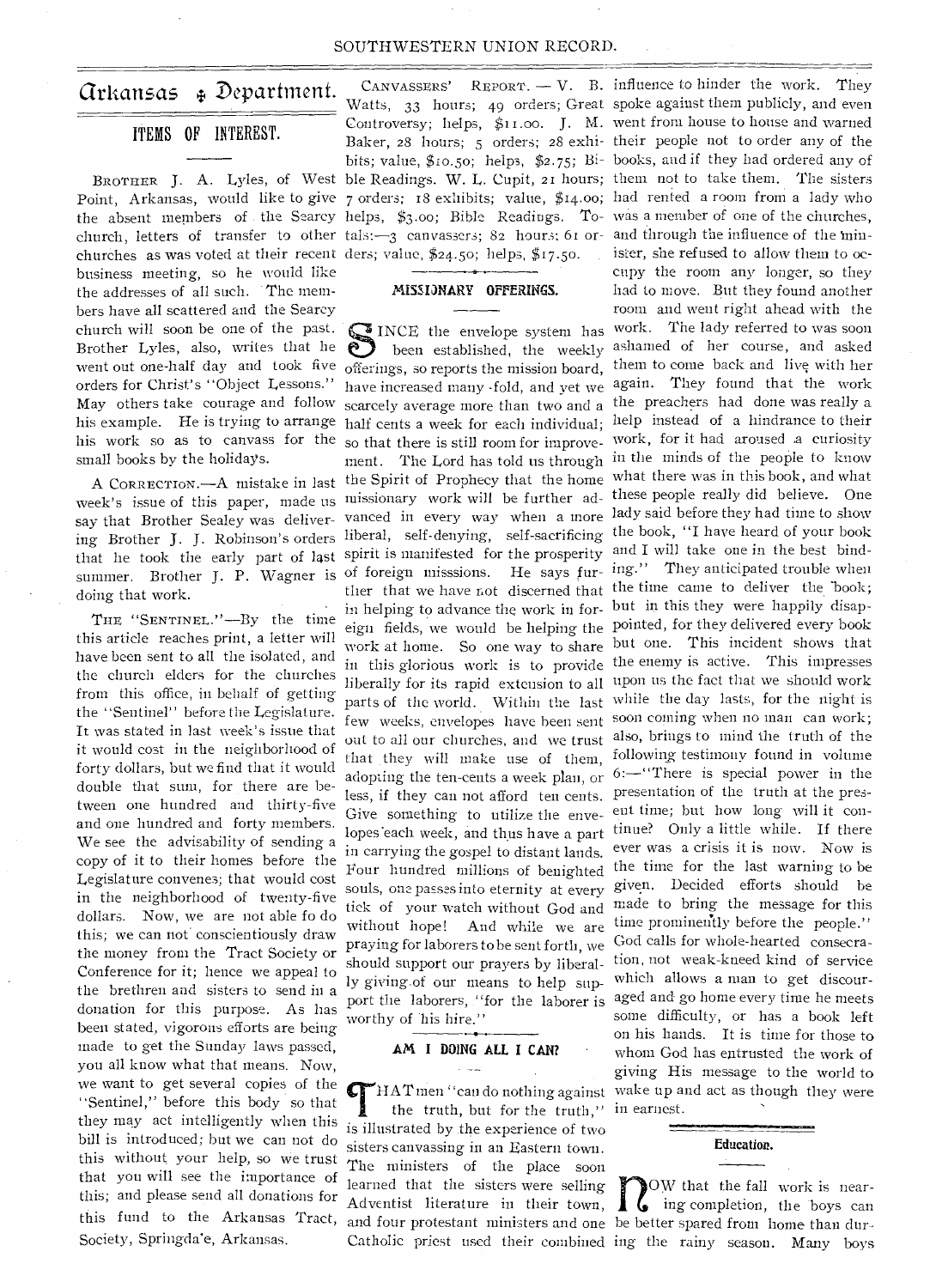only get three or four months school-debate with almost a score of. his asing each year. Education is unlike sociates, doing away with a law they Battle Creek states that much busimoney or stock. It can not be burned, once proclaimed to be unchangable. ness of importance is to come before destroyed, or stolen against the own- No doubt this spirit runs through the General Conference Committee ers will, but the more it is used the the rank and file of this once earnest during the session now being held better it becomes. Parents, what bet- people, far *thus saith* the Lord; but there. May the Lord give them wister can you give your boys and girls now, as with ancient Israel, anything dom! than a Christian education? It will to justify themselves, and excusing fit them to work for souls, and by be- themselves from the binding claims of Keene and throughout Texas, has asing 'connected with God, we will read-down-troddenTSabbath of the Lord. ily work for our friends and neighbors. God says "My people are des- not only deny its binding claims, but broom factory on a large scale in Cletroyed for lack of knowledge." There is a good school at Springdale. it were nothing but. Ishmaelites, and Correspondence solicited.

J. C. ANDERSON.

# +Texas Department. $\leftarrow$

#### The Field.

meeting at Sanger, I left Brother enth-day Adventist was getting to his Cubly, who was associated with me, business? May this be so, is the at that place, and who was left to prayer of your brother. bind off the work. I came to Hanna to assist Brother J. N. Sommerville in a meeting which had been. in progress for about two weeks. I saw at once there was some interest to hear the message, but a greater interest in Keene occurred last Saturday night among the Baptist element to debate. The searching truths of the message had stirred them up; and, notwithstanding, the most of the congregation voted a challenge to debate down, the Baptists met in conference, and by action of the body, voted another challenge and appointed a committee to deliver the action, of said body. The congregation seeing the matter was urged, they voted to have the discussion. So we wrote up propositions, the first of which was affirmed by Adventist and denied by Baptist, and reads thus:

*Resolved,* That the Scriptures teach that the Law of God, the Ten Commandments, of which the seventh day is a part, is binding upon all Christians.

I make mention of the first of these propositions to show the apostacy of the people whose writings declare that they ."believe that the Law of God is the unchangable rule of His moral gressing rapidly, but it will be sevegovernment.'' *[See Baptist church Manual, page 55.]* I noticed, also, that a heated discussion took place in livered a short address before the a Baptist convention as to the bind-Missionary Society last Saturday ing claims of the Ten Commandinents. night;, also before the students litera-And now one of the same people, a ry society the same evening. Both Baptist minister(?) is, to-day, in open were well received.

HANNA, TEXAS.—After our good it. And is if not time that every Sevdefiantly said that "those who taught burne. They have plenty of capital were preaching a damnable doctrine, and ought to be stoned to death." His ministering brethren sat by and said amen. Truly the time is come when the fiercest and most bitter anathemas will be pronounced against those who keep God's Law and teach

H. B. FRENCH.

### ITEMS OF INTEREST.

THE heaviest storm of the season between twelve and one o'clock. It was a veritable electric disturbance, and peals of thunder and flashes of lightning came in rapid succession. It blew' so hard that many houses; both new and old, were compelled to yield to the pressure of the wind and leaked profusely.

THE Sanitarium now has several patients,' and last week two surgical operations were successfully performed there. Dr. Haskell performed one of them, and Dr. Reese, of the City of Mexico, the other,' assisted by Dr. Haskell. This institution is here to stay, and is deserving of abundant success.

THE last rail on the Dallas, Cleburne and Southwestern Railroad was laid into Cleburne last Thursday, and the event was celebrated by 'the ringing of bells and the blowing of whistles. Work on the road is still proral weeks before it is in operation.

DR. Reese, of Mexico City, de-

A BRIEF note from' Elder Rupert in

T. R. ALLISON, well-known in sociated himself with a Mr.' Boren, This disputer of God's Law, does and they are expecting to start a and expect to do a large business.

> THE attendance at the Keene Academy still increases, the enrollment to date being about one hundred and sixty-five, and the present attendance about one hundred and sixty. There are about forty-five young people at the home. A fine class of young people is attending the school this year, and all seem very much in earnest about their work.

> MRS. W. J. Culberhouse has been quite sick for several days, and at last reports was not much improved.

> ELDER D. U. Hale was with the Jewett church. over Sabbath, the 8th instant. He reports a good meeting with them.

> A LETTER from Professor H. E. Giddings states that himself and family are now settled in their new home and engaged in their school work at Fernando, Los Angeles. County, California.

PROFESSOR John B. Fitch has consented to give private lessons in the Spanish language to a limited number of pupils. Apply to him in person for terms. The class will be taught after regular school hours.

Obituary.

T. S. WILLIAMS was born May 29, 183o, and died at; Hughes Springs, Texas, October is, 1902, being 72 years 4 months and 16 days old, His death was caused by heart disease. He joined the Seventh-day Adventist church thirty years ago, and has since been a firm believer in that<br>faith. He died with a bright hope He died with a bright hope of a soon-coming Saviour. He leaves a wife and six children to mourn his loss, but we mourn not as those who have no hope. C. C. WHATLEY. C. C. WHATLEY.

THE SOUTHWESTERN UNION RE-CORD, only so cents a year.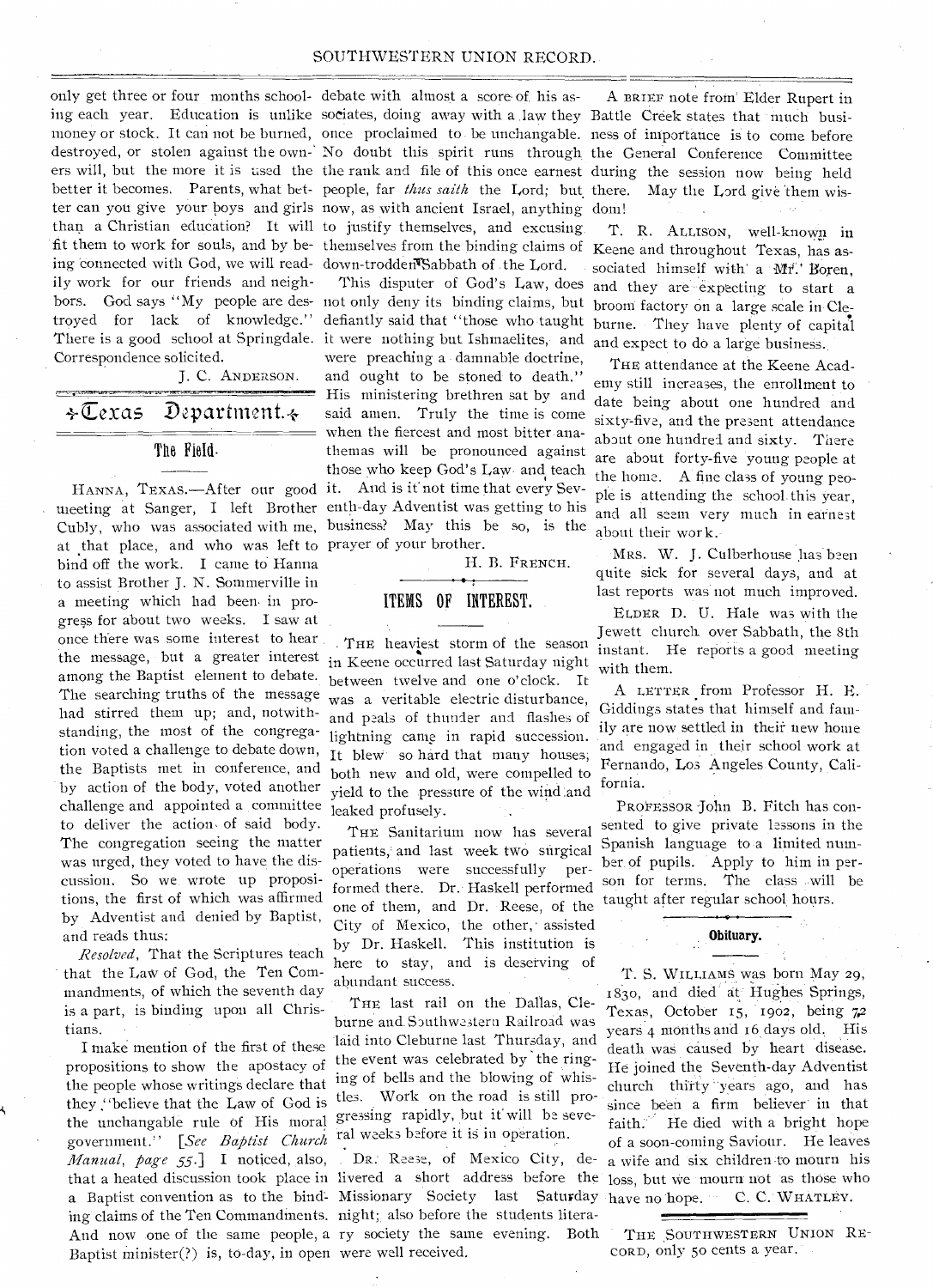# $\triangleleft \mathbb{C}$ he + Union + Record. +

| A WEEKLY JOURNAL<br>Published by the Southwestern Union Con-<br>ference of the Seventh-day Adventists.                                               |
|------------------------------------------------------------------------------------------------------------------------------------------------------|
| $C. N. WooDWARD, - - - - - - - -$<br>and Business Manager.<br>G. G. RUPERT, - - - - Associate Editor.                                                |
| Subscription Price, per year, $  \frac{4}{9}$ , 50<br>Clubs of Ten, one year, $- - - - - 45$                                                         |
| AGENTS:<br>Oklahoma Tract Society, Oklahoma City,<br>Oklahoma.<br>Arkansas Tract Society, Springdale, Arkansas<br>Texas Tract Society, Keene, Texas. |

All papers will be discontinued when the time expires, unless promptly renewed.

Subscribers who do not receive their paper regularly should notify the office of publication and not the Tract Society, as the latter papers.

should be addressed, and all remittances and money orders made payable to the S. W. U. RECORD, Keene, Johnson County, Texas.

Application for entry as second-class matter made at the Post-office at Keene, Texas.

### General News Notes.

says that the Second Seventh-day Ad-adapt themselves to the wants of the ventist church of that city, has re- people. If you expect to help the cently purchased the building on the people, you must not take your posicorner of Twelfth and M Streets. tion above them, but right down The purchase was made from the Cen-among them. tral Methodist church, paying \$12,900 therefor. Possession has been given and meetings are regularly held there.

THE Japanese all over the world, celebrated the birth-day of the' Mikado on the 3d instant. He was fifty-ly in our columns about pledges, and one years old on that date, and had reigned over the Island Empire thirty-five years. It has been during his reign that Japan has become the leading nation of the Orient, and has taken a place among the first-class powers of the world.

THE investigation of the differences between the coal miners and the operators, by the commission appointed by the President, is still in progress. A very careful study of the situation is being made, and much testimony has been taken. Both sides are anxious for a decision to be rendered.

THE firmest friendships have been most strongly united by the fiercest have yet to hear of a person who was flame.

#### A Good Example.

are not responsible for the mailing of the ing of Israel, or the Home of the we shall have a hearty and prompt Money, or letters, should not be sent to ested. We give an unusually large write personal letters, as some may individuals. All business communications discount, and pre-pay express or mail have forgotten that they made pledges many, and the third, "The Gather-therefore, make this appeal, and hope Saved," is one in which all are inter-response. As far as possible we will charges. Let us hear from others, to this work. Do not wait for this, who may wish to work for it.

> Address the Southwestern Union pressing need. RECORD, Keene, Texas.

THE *Times,* of Washington, D. C., gage in it. Men are wanted who can "THE work of the Lord is a great work, and wise men are needed to en-

#### **YOUR PLEDGE AGAIN.**

formed in mutual adversity; as iron is liberal soul shall be made fat." We  $n_{\text{min}}$ O DOUBT our readers will think a good deal has been said latethere has been, but we cannot feel that too much has been said as yet. The pledges made at the different campmeetings this year were made in good faith, and were accepted by the conference and union conference in the same manner, and having confidence in our good brethren, plans have been laid, the carrying out of which would be impossible without these pledges were paid. We believed these plans were warranted by the receipt of the pledges to put them into execution. We know there are many calls for money, but they are not for a selfish purpose or to enrich any themes to be multiplied by the million and ever impoverished by giving to the Keene, Texas.

Lord's work.

E HAVE just received an or-made, and we are confidently expectder for twenty-five copies of ing to see them paid, and the object our pamphlet, "The Events Connected we have now is to tell our brethren with the One Thousand Years of Rev-how badly we need the money. The elation Twenty," from a brother who article in last week's issue will show says he wishes them for his little girl the Texas brethren what need the to sell. We have wondered why Texas Conference has for their part many more could not follow this ex- of the pledges made at Handley. ample and set their children at work The Union Conference has some work in a way that will be useful to them. started which called for paper and This little pamphlet is well suited for material, which we have ordered and such work. The first part, "The received, but we haven't the money Millennium," is a subject about on hand to pay for the same. We are which there exists a good deal of mis-coming up to the point where we understanding; the second, "The Des-must have our reasonable expectations tiny of the Wicked," is of interest to met, or close down this work. We, But, now, the pledges have been however, but send it in as we are in

> These pledges should be sent to the undersigned at Keene, Texas, and they will be properly acknowledged, and the pledges cancelled.

> > C. N. WOODWARD.

#### **INSPIRED HISTORY OF THE NATIONS."**

TO ALL WHOM IT MAY CONCERN:-

pledges made, and now we await the the remnant people of God in particular, as person; and the promise is that, "the circulated in every tongue throughout the BE IT KNOWN that I have carefully, thoroughly and critically read Elder G. G. Rupert's MSS. on "The Inspired History of the Nations," covering the several parts, and have been highly gratified at the positions therein taken and established, forming to my mind a consistent outline of Bible doctrines based on prophecies reaching from the times of ancient history down to our own day and the end of the world. As set forth by EIder Rupert, the Scriptures appear' in new and startling outline, almost all Scripture prophecies culminating in our own days, or present generation. Nothing I ever read has thrilled my soul as much as the apparent most simple combination of Scripture statement into one connected outline reading like a romance, and certainly in intensity of interest eclipsing anything of the kind ever published to the world. As I perused these pages in the manuscript the solemn conviction forced itself upon me that nothing was so calculated to stir the people at large, and these very truths in their unique setting, as Elder Rupert has, no doubt, been aided from on High to put them forth. May the Lord open the way for these precious Scripture earth.

#### A. KUNZE,

Instructor of Bible at the Keene Academy,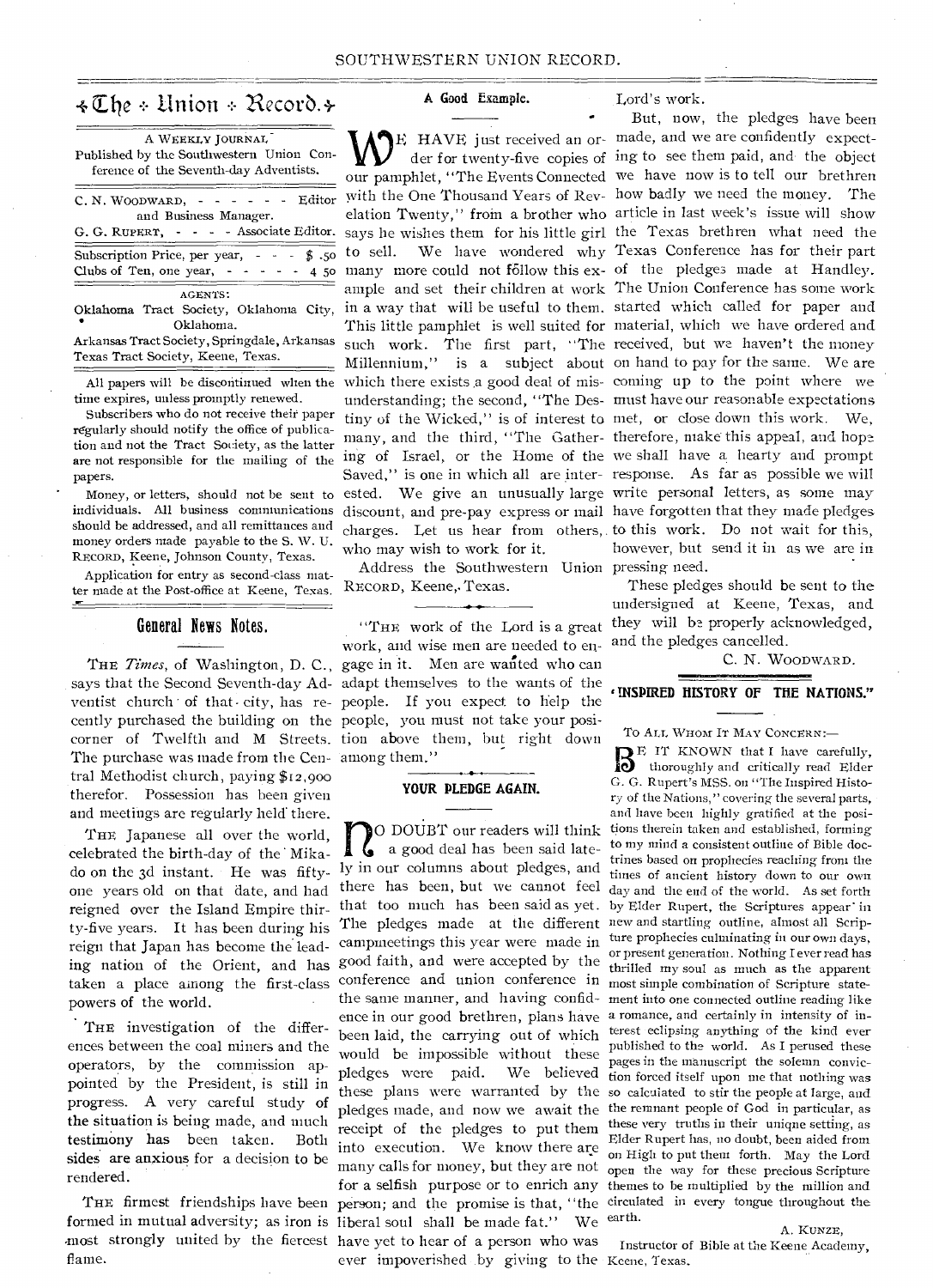#### World's Oldest Family.

S a result of recent investigation it has been shown that the foundation of a dozen of the four hundred barons in the British house of lords dates back to 1400, the earliest being 1264. The oldest family in the British Isles is the Mar family, of Scotland, 1093. The Campbells, of Argyll, began 119o, Telleyrand dates from 1199, Bismark from 127o, Grosvenor family, the Dukes of Westminister, to66; the Austrian house of Hapsburg goes back to 952, the house of Bourbon 864. The descendents of Mohammed, born 57o, are all registered carefully and authoritatively in a book kept in Mecca by the chief of the family. Little or no doubt exists of the absolute authenticity of the long line of Mohammed's descendents.

In China there are many old families; also among the Hebrews "but" says an authority "when it comes to pedigrees there is one gentleman to whom the world must take of its hat, not as facile princes or primus interpares, but as the great and only nonesuch. This is the Mikado of Japan." His place has been filled by members of his family for more than 2,500 years. The present mikado is the 122d of his line. The first one was contemporary with Nebuchadnezzar, 66o years before Christ. Of the seven great religions enumerated by Max Muller as possessing Bibles the Mikado family is older than five.

Since we all have the consolation of knowing that we are descended from the first family, it makes no difference if some of the early records are lost, except so far as they relate to recent property titles.

#### A Splendid Opportunity.

*Read and see if this does not mean you.* The Correspondance School for Nurses connected with the Sanitarium Medical Missionary Training School, will begin a new class the first of January, 1903. Lessons are weekly. to students who are unable to leave home duties in order to take a Christian Help Work and care and call, and in no other way can the fit- that which is essential in a very short

treatment of the sick are prominent.- ness come. We must place ourselves way improved.

The tuition fee is Three Dollars, which barely covers the cost of send- the world has ever known, "For it beand shall be glad to hear from all suffered.—Heb. 5: 8. who are interested. application.

Address, Correspondance Depart-otherwise. ment Sanitarium. Training School, Church school teachers do need Battle Creek, Michigan.

### *[Continued from first page.]*

sented in our midst by His Holy the work. We can conceive of nothit follows that those who are not un-train me in one place as well as anteach the Word intelligently.

nome unites in order to take a<br>regular course at one of our sanita-<br>their own estimation than they now or to expect to receive it in some other riums. This is the fifth year this do."—*Test. on Ed.* This is plain in-way? Would Naaman the leper have work has bean carried on, and hun- truction given by the Lord for us. been healed had he washed in any other dreds are availing themselves of it. Successful work depends upon our ac-stream than the Jordan? Our pupils during the year of 1902 cepting and obeying it. To. every nearly doubled the number of any one God will impart a fitness for the and must be thorough, we are not previous year. Studies in eleven work he or she is called to do. His to spend long years in acquiring it. subjects are' given, among which promise to do this stands back of the "They ought to have been taught "John the Baptist was not fitted for God, but of His *will.*  his high calling  $* * * \text{ by }$  association with the great men of the na-institutions established, and for what tion, in the schools at Jerusalem purpose? Are we willing to believe, \* \* \* Jesus was John's teacher on is it possible for us to believe, that the Isle of Patmos."—Test. *on Ed.*  the Spirit of the Lord was not in God is no respecter of persons. He this work? Certainly not. Would will send His Spirit to us if we woo He establish such great institutions it, as readily as He did to John. He as those if there were no necessity for will train us for work in his vineyard, them? and there will be no mistake in his teaching. If we never come to perfec-answer themselves. tion, the trouble will lie with us. "Their (teachers') danger is in be-more question: If we do not, as far ing self-centered, and too wise to be as possible, avail ourselves of the adinstructed."-*Test. on Ed.* "When vantages provided by the Lord for the teachers are willing to sit in the school purpose of imparting fitness for this of Christ and learn of the Great or any other work, is it not presump-Teacher, they will know far less in tive to claim it from some other source

Our lessons have recently been re under the training of the Holy Spirit vised and enlarged and are in every and there we shall be led into all truth.

ing out the lessons, correcting the came Him for Whom are all things, replies, and returning the reports to and by whom are all things, in bringthe pupil. The text-books required ing many sons to glory—to make the for this work are furnished at actual Captain of their Salvation perfect cost price. We shall organize a new through sufferings.—Heb. 2-ro. And class in January which will continue "though He were a son yet learned' one year (some finish in six months), He obedience by the things which He It is written of the greatest teacher

circular giving full particulars, also plain evidence, how can we decide the testimonials from those who have question before us any other than taken the course, will be sent free on affirmatively, though we may, with-A descriptive In the light of so much and such out due consideration, have thought.

"The greatest Teacher is repre- that and nothing less will accomplish Spirit."--Test. on Ed. Let us place ing higher or in advance. Some may ourselves at His feet and learn of Him say, "Then why go for training to as He bids us to do. "Those who Keene, to College View, to Berrien are under the training of the Holy Springs, or to any other institution of Spirit will be able to teach the Word the kind? Paul says "the Truth is not intelligently."-*Test. on Ed.* Then bound." Cannot the Spirit of Truth der this training will *not* be able to other?" It could, yes; but will it? special training of the highest type that of the Holy Spirit of God and• our Saviour Jesus Christ. We need It is not a question of the *ability* of

TJnder whose direction were these

These are questions that almost

In the face of these facts, I ask one.

But while preparation is needfiil,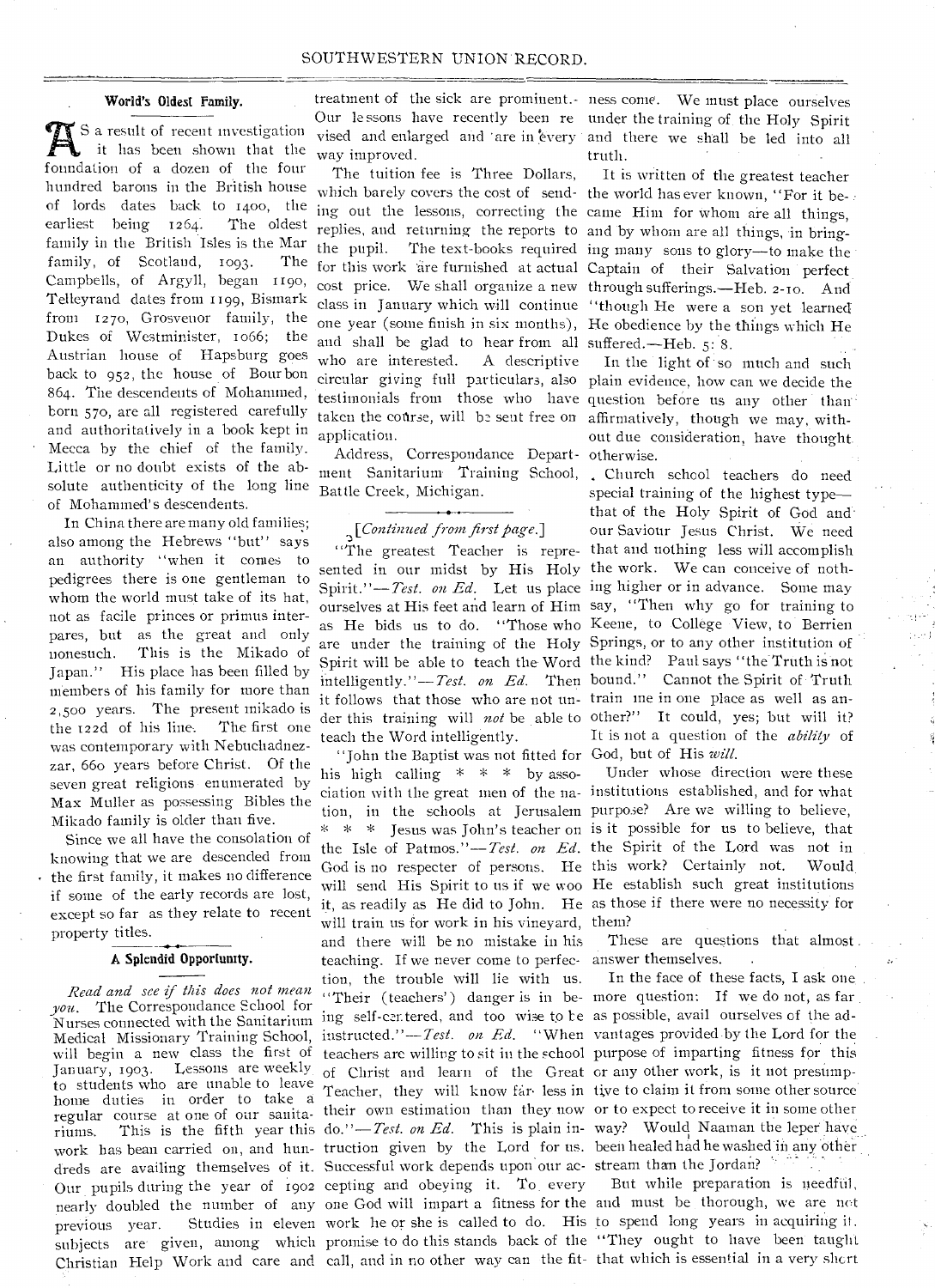period. They ought not to require tion, that they would do us a very do without it. I praise the the Lord. years for their education before they much needed service by honoring can respond to the call, 'Go work to- their pledges at their earliest conveday in my vineyard.' "-Test. on Ed. nience. Address T. T. Stevenson, "If the enemy can keep workers out Keene, Texas, Manager Keene Acadof the field on any pretext, he will do emy. so.—Test. *on Ed.* 

This is more plain instruction. While ment. given directly to the students at Battle Creek, its application is not confined to them only, but refers to all workers. We must make speedy preparation, improving each moment, and get out to work while the doors are open. And we must not think, when we leave our institutions as students, and enter the field as laborers, that there is nothing more for us to learn. "Those teachers who have not a progressive religious experience, who are not learning daily in the school of Christ \* \* \* are not fit for the solemn, the *azefully solemn*  position they occupy. \* \* \* Let the teachers who claim to be Christians be learning daily in the school of Christ, his lessons."—*'Pest. on Ed.*  "Wherefore, we, receiving a kingdom which can not be moved, let us have grace whereby we way serve God acceptably, with reverence and Godly fear."—Heb. 12: 28.

# Oklalioma 4, Department.

To the American Brethren in Oklahoma.

*Dear Brethren:* 

the want of proper quarters. Now, When 'my buggy spring gave way, I near future. Last night I sold about as it seems that for some reason or saw a man that had a buggy that was forty to one church which had not other, no response was made to per- broken to pieces in a cyclone, he let taken their quota yet. The most difsonal letters, written to each one who me have both springs and helped me ficult work we have now to do is had pledges for this good work, we put them on; charged me only one to get those members who are somesoon will be compelled to use the me- dollar. He took one "Best Stories" what careless to sell their books and dium of the RECORD for publishing and one "Gospel Primer" for pay. pay for them. We need your prayers, the names, and asking the kind read- I had sold him a "Bible Readings" brethren. I hope you will remember ers to inform the respective brethren, before. He was well pleased, and your workers before the Throne of  $'$  T the Dover Campmeeting, Oklahoma, the undersigned solicited free-will offerings to procure school seats for equipping the German department founded at our Union Conference school located at Keene, Texas. A few of the dear brethren paid cash on the grounds; others have since then kindly sent amounts of enjoy the work very much. I am of their pledges; but there are still some good courage and have had some \$32 due, and we are in great need of grand experiences and .some pretty the money, as it seems that seats are hard times; but we can't expect to held until the amount in full has been have the road smooth all the time. made up and forwarded to the factory, The Lord has helped me wonderfully, and we, meanwhile, are hampered for both spiritually and temporally.

On behalf of the German Depart-

A. KuNzE, Teacher.

### ITEMS OF INTEREST.

any one that devotes time in taking church schools started, it will not be orders and wishes a catalogue, write long before our higher schools will be. us and we will send one, and give you filled to overflowing. We have tried the discount.

OKLAHOMA TRACT SOCIETY,

for their different fields of labor.

ELDER Haffner is visiting the following churches in the interest of the "Parables:" Omega, Cooper, Okeene, Isabella, Carrier and Enid.

To OuR CANVASSERS.—When ordering books be sure to state the different bindings desired. Also state on what railroad the point is to which you wish the books shipped. By keeping the above suggestions in mind, delays will be avoided. Send your order for books in a sufficient length of time for us to order from Kansas City, in case the order cannot be filled here. It is impossible with our limited means, to carry a stock sufficient to meet all demands.

### FIELD REPORTS.

that seem to be unaware of the situa-said he would not give it for \$500 and SALEM.—I am still in the work and secrate their life fully to Him.

J. B. HAMPTON.

Church Schools.

THE Oklahoma Tract Society have will begin Monday the roth instant. just received a good supply of the One of these will have about forty Bagster Bibles, and will send cata- scholars. I am glad to see such an logues to those who will devote some interest manifested; this is what we time in taking orders for them. If need, and, after we get all these THE Conference Committee met at I know we have not succeeded very the office last week, while here. They well. Ouly a small number went were very busy. They all left:here down. So it is not very encouraging I FIND that our German brethren are getting stirred up on the church school question. I find almost every church planning for a school, and one church has two schools already in operation. Two or three hard to have a large German department at Keene this year, but as far as for Keene school. But I would like to say to the German Professor that we will succeed next year, I believe, and if we can not get the students to Keene, we will ask the Professor to come to Oklahoma. It would be an easy matter to get about sixty students together here, in Cooper, for this year, if we had another good teacher. We have plenty of young people in the Conference. Last Sabbath we had a general meeting of four churches, and I think there must have been about one hundred and fifty young people present. And how we desire that these young people would prepare to enter the work. Something must be done for them. Some are attending these church schools with this in mind, to prepare for the work. May God: help them to con-

G. F. H.

# "Object Lessons."

RE ARE out now in the campaign for "Object Lessons." We aim to complete the work in the G. F. H.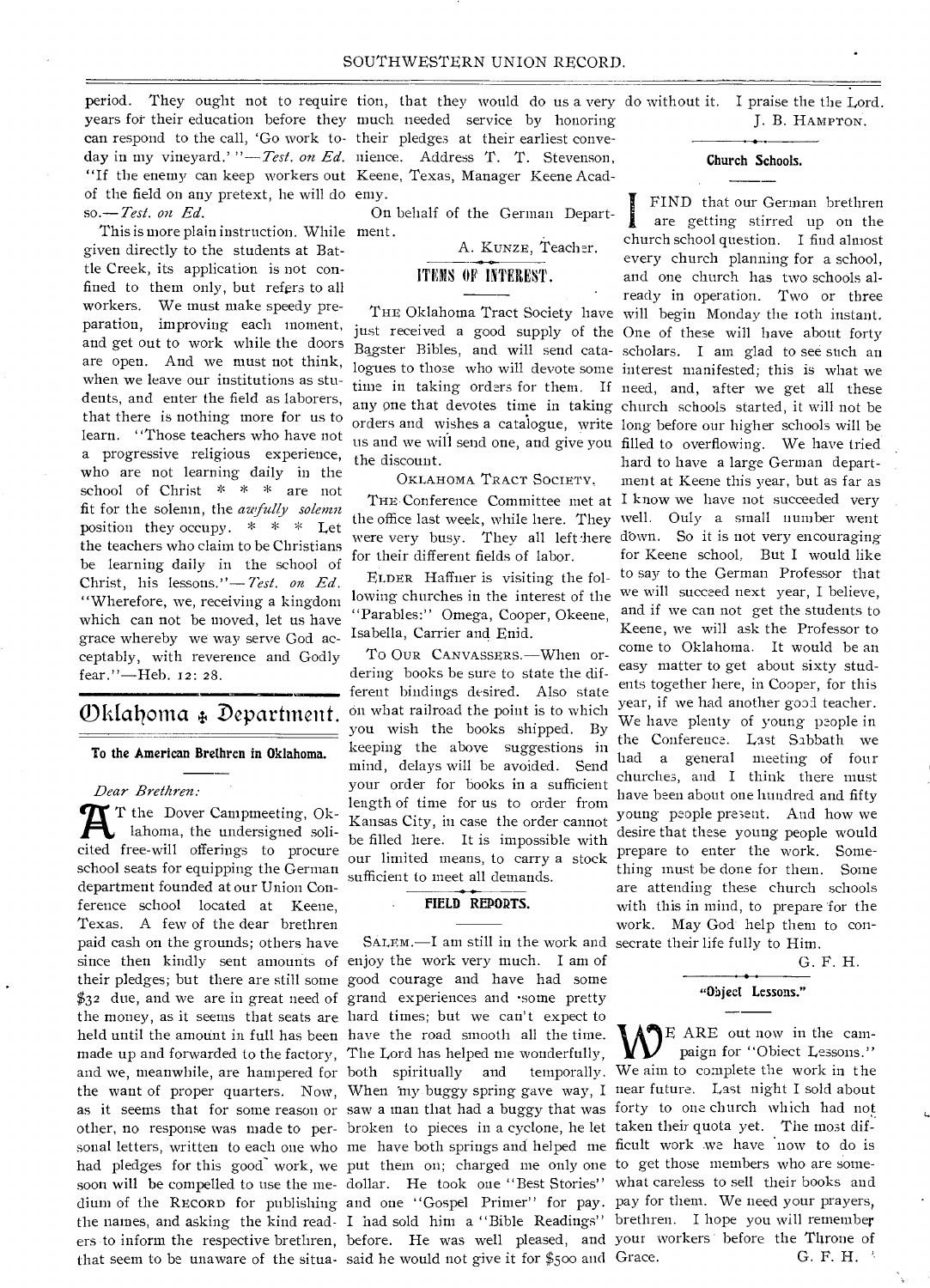### $\ast$ German + Department. $\ast$

#### Neber unfere *<u>Berhältnifie</u>* unter Wohltätern und denen, welche Wohltaten empfanaen, die wie auch unter Lehrern und Gläubigern Ecuilern, und Schuldneru.

5. Keine Wohltat ist arößer als die des Unterrichts und der Bildung. Wer jemals etwas dazu beigetragen hat, uns zu wei= tern, besseru und glücklichen Menschen zu machen, der müsse unsers wärmsten Dants lebenslang gewiß sein können. Hat er dabei nicht alles geleistet, was wir jest bei reifern Jahren, bei weitern Fortschritten in der Kuftur von einem Lehrer und Hof= meister fordern würden, so follen wir doch nicht unerkenntlich gegen das Wenige sein, stände, dem die Fabrik wartet auf das das wir von ihm empfangen haben.

mit vorzüglichster Achtung behandelt zu dadurch unseren !. Schülern zugefügte werden, die sich redlich dem wichtigen Er= Schaden mehrt sich von Tag zu Tag. ziehungsgeschäfte widmen. Es ist wahr= Im Falle nun die betreffenden Gelder lich eine höchst schwere Arbeit, Menschen nicht eingefandt werden, sehen wir uns ge= mas Holiday visit, it will pay you to see zu bilden — eine Arbeit, die sich nie mit zwungen anzunehmen, daß die w. Ge= Gelde bezahlen läßt. Der geringste Dorf= schwister aus unbekannten Grunden über fculmeister, wenn er seine Pflichten treu= die wirkliche Fage der Dinge in Unwiffen= lich erfüllt, ist eine wichtigere und nühlichere heit geblieben sind, so daß wir es für not= Person im Staate, als der Finanzutinister, wendig erachten ihre Namen durch diefes und da fein Gehalt gewöhnlich iparfam Blatt zu veröffenlichen, und die geneigten consin at one fare plus \$2.00 for the round genug abgemessen ist, was kann da billiger Leser des Record ersuchen möchten sie fein, als daß nian diesem Manne wenigf= hierüber in Kenninis zu feten, und sie tens durch einige Ehrenbezeugungen das höflichst einzuladen ihrem gegebenen Ehren Leben füß und das joch erträglich zu machen wort gerecht zu werden und die noch feh= fuche. Schämen follten sich die Menfchen lenden Beträge entweder an mich oder an die den Erzieher ihrer Kinder als eine Art T. T. Stevenson, Keene Texas, gü= von Dienstboten behandeln. Möchten sie tigst einzusenden. nur bedenten, (wenn ist auch nicht fühlen können. wie unedel dies Betragen an sich făon fit) welchen nachteiligen Cinfluß dies auf die Bildung der Jugend hat. Es kann mir durch die Seele gehen, wenn ich den Hofmeister in manchem adeligen Hause demütig und stumm an der Tafel seiner gnädigen Herrschaft figen sehe, wo er es nicht wagt, sich in irgend ein Gespräch zu mischen, sich auf irgend eine Weife der übrigen Gesellschaft gleichzustellen, wenn fegar den ihm untergebenen Kindern von Eltern, Fremden und Bedienten der Rang vor ihm gegeben wird, vor ihm, der, wenn werden follte. — Es ist wahr, daß es unter den Münnern dieser Art hie und da solche gibt, die eine fotraurige Figur außer ihrer Studierstube spielen, daß man nicht wohl auf einen bessern Fuß mit ihnen umgehen fann; allein daz widerlegt nicht dasjenige, was ich von der Achtung gesagt habe, die man diefem Stande schuldig ift—wehe

# nicht erzogenen Mietlingen anvertrauen. Schluß folgt.

### Un die I. deutschen Geschwister, auf der Dover Lagerbersammlung waren.

Bei Anlaß unserer guten Lagerber= fammlung zu Dover, Offa. haben eine vice was so popular that connections have Auzahl der deutschen sowie manche der englischen Geschwister sich verpflichtet im Gefamtbetrag von etlichen Siebzig Dollars, für Patentschulfiße zur Ausstattung d. D. Möblirung der deutschen Abteilung der Schule für die Südwestliche Konferenz. Bon oielem Gelde sind noch \$32 rückständig, und wir ersuchen hiermit öffentlich um gefil. baldigste Einsendung aller Rück= noch nötige Geld, und wir müssen uns Ueberhaubt verdienen ja diejenigen wohl auf höchst kärgliche Weise behelfen. Der

### A. Runze, Lehrer.

### Warum nicht mehr Berichte aus dem Felde?

fchritte aber er vermag noch nicht eine ganze Seite fertig zu machen per Woche. Andrerjeits aber fehlten auch oft Becichte, . und ähuliches mehr. Wenn die Geschwis- Sell, November 23 aud 24. Final limit, Deter jich nur noch einige Monate-vielleicht cember 16. Rate, \$6.10, round trip. nur wenige Wochen mehr - gedulde.t woll= en, so glauben wir alles wird zu der Zufriedenheit eines jedermann von flatten trip. Final limit, 30 days from date of sale. gehen. "Die Geduld aber foll feste bleiben Forr Worrn, TEXAS.-Meeting of Danghtigste Wohltäter der Familie angesehen bis ans Ende, anf daß ihr seit vollkommen ters of the Confederacy. Sell December 1 und ganz, und keinen Mangel habet,

Jai. 1:4.

#### Address Wanted.

IF any of the readers of the RECORD know the address of Brother Geo. H. Palmer who attended the Keene Academy two years ago, and who went from there to Oklahoma ben Eltern, die ihre Rinder felchen felbft Territory, they would confer a favor by send-

ing the address to Prof. C. C. Lewis, College Place, Washington. He would also like the address of any of the Post family who lived at Keene one year.

#### One Day to Birmingham and Atlanta.

The Missouri, Kansas and Texas Railway inaugurated in September a new train to run between Dallas and Shreveport. The serbeen placed in service, additional trains, whereby passengers can use the new "Katy" train and make sure connections for Meridan, Birmingham and intermediate points. By this means passengers will be able to start from Dallas, Texas, at 9:00 P. M. Greenville, II:00 P. M. Arrive at Shreveport 6:00 A. M., Meridan at 6:10 P. M., Birmingham, 11:15, arriving at Atlanta at 6:30 A. M. Corresponding close connections can be made returning. Pullman sleepers and Chair Cars from Dallas to Shreveport, and Birmingham to Atlanta.

### One Fare Plus Two Dollars for the Holidays Via the "Xaiv."

IF you are contemplating making a Christwhat the "Katy" has to offer: On December 13-17, 21, 22, 23, and 26, the M. K. & T. Railway will sell round trip tickets to any point in the Old States and to Arkansas, Colorado, Illinois, Iowa, Kansas, Minnesota, Nebraska, North and South Dakota, and Wistrip.

It is needless to say that for quick service and comfort the "Katy Way" cannot be equaled.

For full information regarding rates, and schedules, address a latter to "Katy;" Dallas, Texas.

### SPECIAL RATES.

### of the Missouri, Kansas, and Texas Railway Company of Texas.

WEATHERFORD, TEXAS .- Texas Christian Unjer junger Drucker macht gute Fort= Lectureship. Sell December 7 and 8. Final limit, December 13. Rate, \$2.15 for the round trip.

> HOUSTON, TEXAS.-Masonic Grand Lodge and Grand Chapter Committee Meeting.

> ALL The Year Round Rate to Milford, Texas. Account Health Resort. Sell daily the year round. Fare,  $$I.90$  for the round \$1.10 round trip.

> MISSOURI, Kausas and Texas Railway Time Card in effect September 21, 1902. Arrival and departure of trains at Alvarado. Texas.  $\sim$

| NORTH. NORTH.                               |                  |
|---------------------------------------------|------------------|
| No. 16, 7:12, A. M. No. 3, 8:35, A. M.      |                  |
| No. 2, 9:55 A. M. $\cdot$ No. 1, 7:00 P. M. |                  |
| No. 4, 9:49, P. M. No. 15, 9:10, P. M.      |                  |
|                                             | L. F. Cox. Agent |